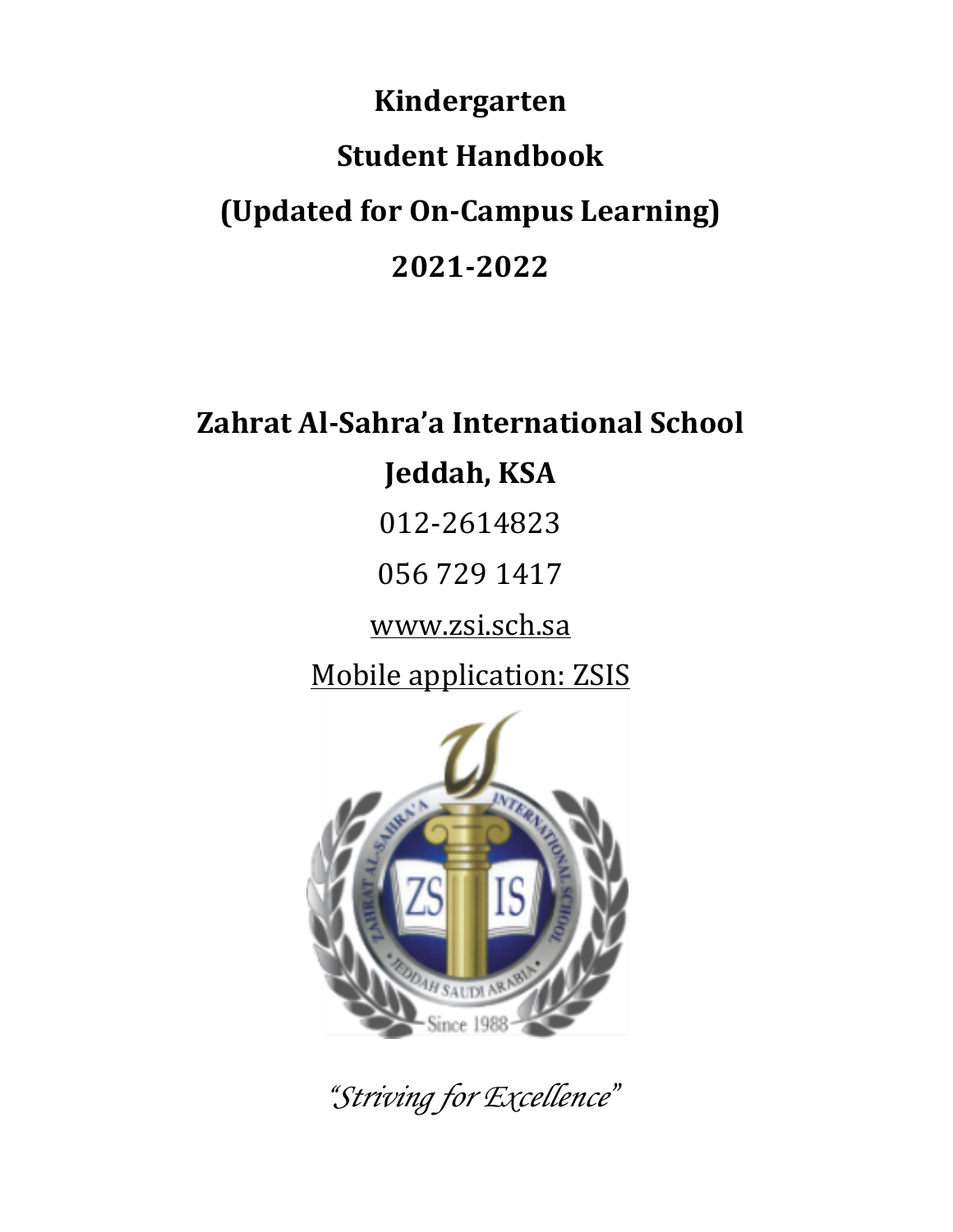**Description** Zahrat Al-Sahra'a is an institution that prepares international learners based on the core standards of<br>the American curriculum.

*Our mission is to equip young leaders with superlative knowledge and adaptable social skills through contribution, updated technology and resources, enthusiasm, equality, conscientiousness, commitment, and quality assurance.* 

#### **Our Goals**

We strive to provide:

- § A well balanced, non- sectarian, segregation free educational program in the English language for members of the international community residing in Saudi Arabia, regardless of race, religion, nationality or sex
- High quality comprehensive input that generates the best outcome. An environment that allows for easy acquisition of knowledge and its applicability, personal and social skills, and the improvement in attitudes towards learning
- § An atmosphere that encourages students to acquire self-discipline and responsibility towards others and fosters student's ability to think independently, reason deductively, communicate effectively, learn enthusiastically, and behave responsibly
- § Parents with opportunities to participate in their child's learning

## **Vision and Purpose**

In ZSIS we believe that

- § Adaptable social skills are required to help each individual accommodate with new experiences. This is achieved through accurately planned activities (both curricular and extra-curricular).
- All individuals must be treated based on equality. Members 0f staff, students, and parents must all feel and understand that they are receiving fair treatment in order to ensure their comfort which in return will contribute to a positive learning atmosphere.
- § Superlative knowledge is translated into average to high scores, excelled academic performance, and adequate general knowledge.
- Updated technology and resources are essential to maintain high quality education that ensures that any student at ZSIS is ready to succeed in other schools or even colleges.
- Every child and adult must seek knowledge. We can only achieve this by inducing the love of learning into our students' minds. With challenges and rewards, activities and encouragements, students can reach a satisfactory level of enthusiasm.
- § Quality assurance and conscientiousness go hand in hand as each individual works with loyalty, integrity, sincerity, consistency, and reliability.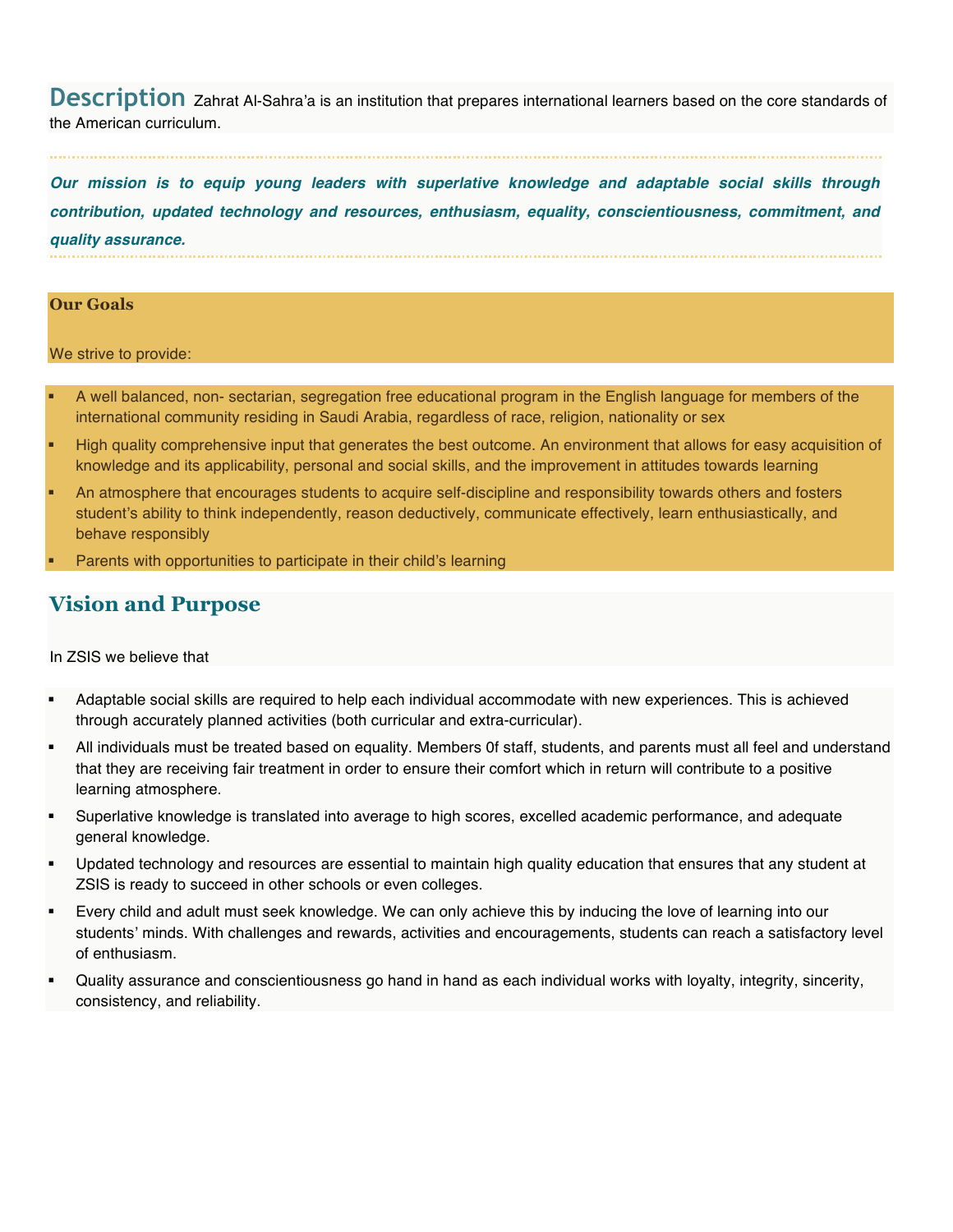## **Administrative Board**

#### **Private Education Office** Mrs. Islam Rifai

(Under the supervision of **Chief Accountant** General Director of Education in Jeddah) 012 - 667 1199 ext. 203 www.moe.gov.sa

| Mrs. Amna Walid               | Mrs. Lina Kheirallah        |
|-------------------------------|-----------------------------|
| <b>Kindergarten Principal</b> | <b>ECE Coordinator</b>      |
| $012 - 2614823$<br>ext. 111   | $012 - 2614823$<br>ext. 200 |
| info.zsiskgs@gmail.com        | academics.kgs@zsi.sch.sa    |

| Mrs. Samar Habanji<br>Teacher & Student Affairs Manager |          | Ms. Jamilah Al-Otaibi   |          |
|---------------------------------------------------------|----------|-------------------------|----------|
|                                                         |          | <b>School Secretary</b> |          |
| 012 – 261 4823                                          | ext. 201 | $012 - 2614823$         | ext. 100 |
| communications.kgs@zsi.sch.sa                           |          |                         |          |
|                                                         |          |                         |          |

\*We are ready to answer your enquiries via e-mail at any time of the day.

\*For Teacher & Student Affairs Manager, please refer to the timings below for contact:

| <b>Timings</b>                  | <b>Means of Communication</b>   |
|---------------------------------|---------------------------------|
| 08:00 a.m. through 02:00 p.m.   | Landline: 012 261 4823 ext. 201 |
| 08:00 a.m. through $02:00$ p.m. | Cellphone: 056 729 1417         |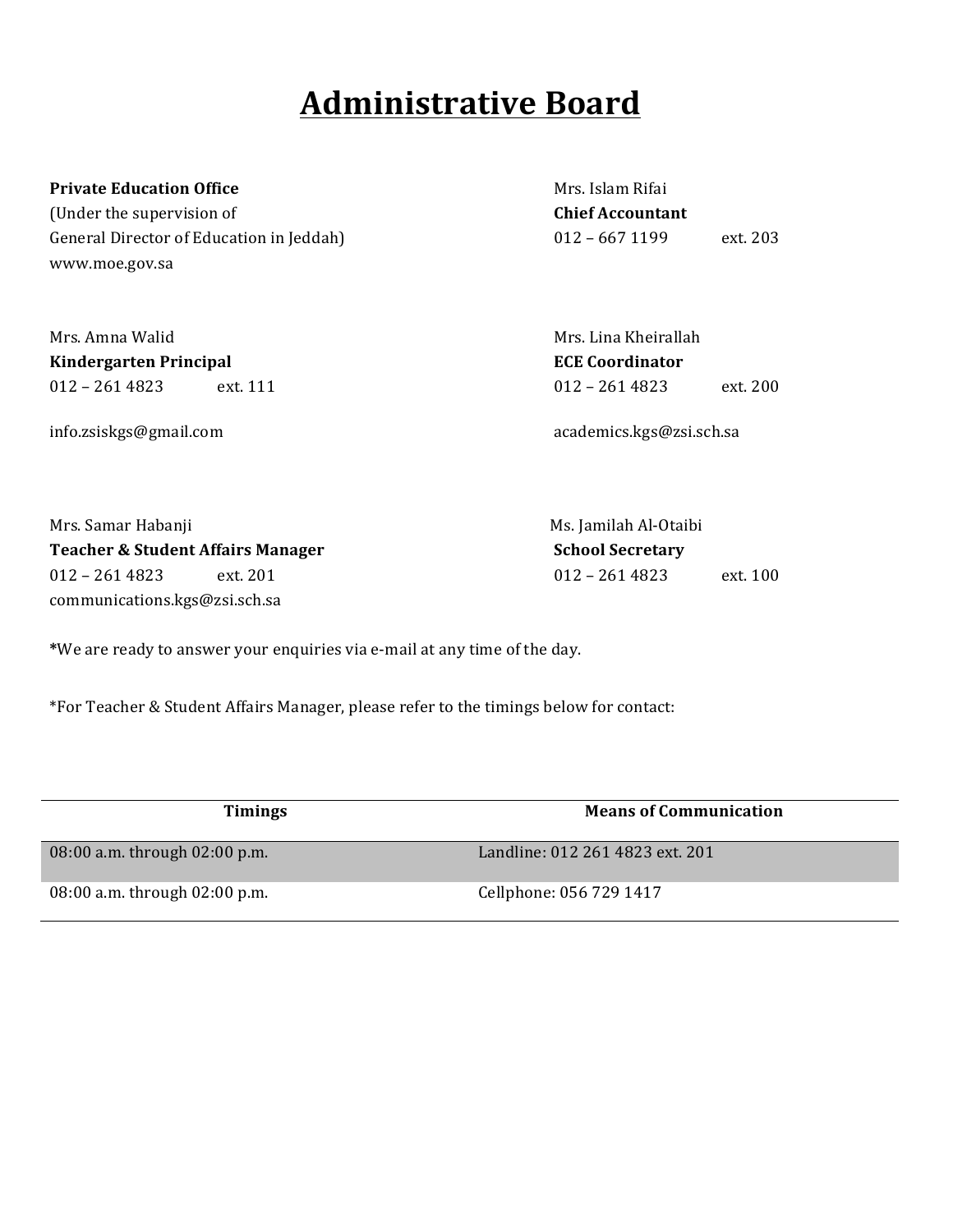# **Academic Board**

## **School-Parent Communication Channels**

- Landline
- Cell Phone
- E-mail
- School System
- Facebook private messages
- Paper notes
- Visits
- You may have direct, daily contact your child's class teacher through her e-mail. The teacher & the administration staff will be checking the e-mails several times every morning. Please send your e-mail address to the teacher so that she can send you notes and notices.

### **Legal Requirements**

A. Valid Iqama number for non-Saudi students.

Valid I.D. numbers for Saudi students.

B. Student must fall within the stated age criteria.

### **AGE REQUIREMENTS 2021-2022 (exact dates provided by the MOE)**

| LEVEL.       | <b>HIJRI</b>              | <b>GREGORIAN</b>          |
|--------------|---------------------------|---------------------------|
| Preschool    | $23.01.1439 - 22.01.1440$ | $13.10.2017 - 02.10.2018$ |
| $Pre-K$      | 23.01.1438 - 22.01.1439   | 21.01.2017 - 12.10.2017   |
| Kindergarten | $23.01.1437 - 22.01.1438$ | $05.11.2015 - 20.01.2017$ |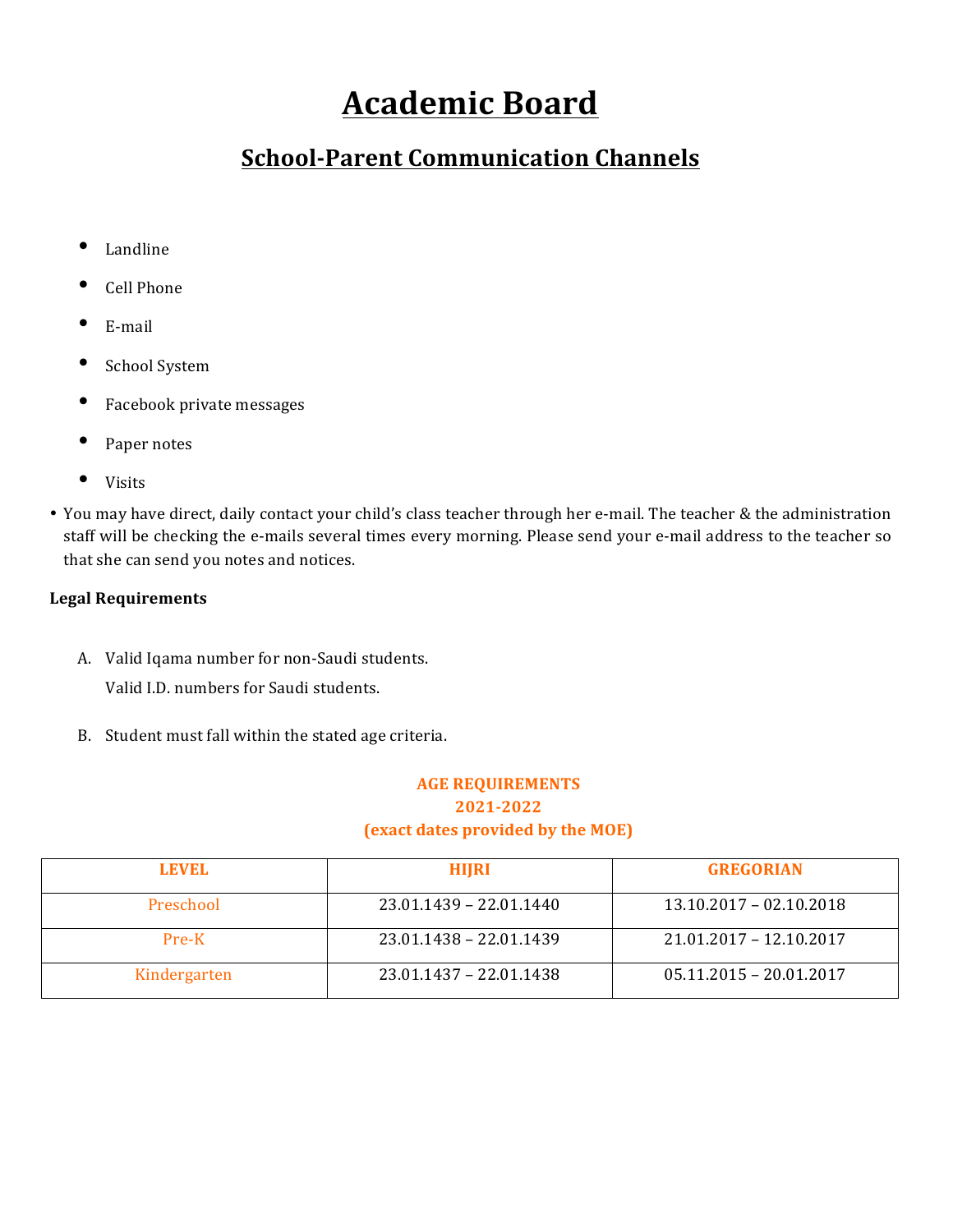## **Attendance Policy**

#### **School Timings**

- A. Online classes  $3:00$  p.m.  $-6:00$  p.m.
- B. On-Campus timings (prone to change)
	- \*Arrival time 7:45 a.m.
	- Dismissal time 11:15 a.m.
	- \*School gate opens at 7:45 a.m.
	- School gate closes at 12:45 p.m.

#### **Reporting student Absence**

It is the delegation and responsibility of the parent, or guardian, to report the child's absence or tardy each day.

- A. The parent should phone the school or send a text message by 8:30 a.m. on the day the student is absent. Cell phone number to be used is 056 729 1417.
- B. Excused absences
	- Personal illness or injury
	- Medical or dental appointments
	- COVID infection or the possibility of infection.
	- Head lice. Children excluded from school due to head lice are allowed 2 days.
	- Exceptional cases deemed good and sufficient by the principal.

## **Dismissal Policy**

#### **Student I.D. Card**

Each student receives an I.D. card with his/her name, photo, and school I.D. number. The I.D. card is stamped for authorized use.

A. The student's I.D. must be presented at the gate by the guardian or driver.

No student is allowed to leave the school premises without the presentation of the authorized I.D. card.

B. Each student is entitled for one I.D. card. In case of loss, the guardian must sign a clarification form and purchase a new card for 80 S.R.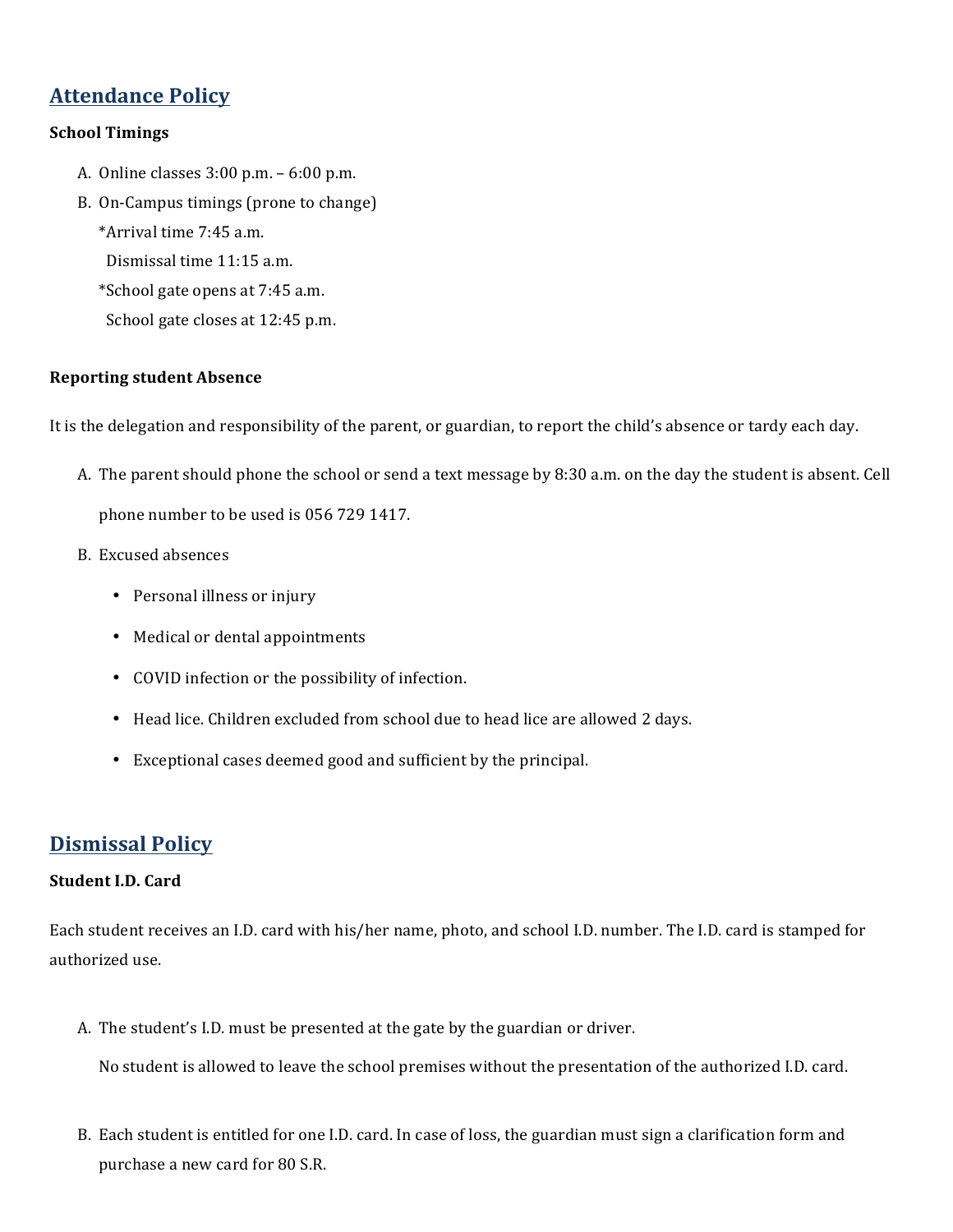#### **Early dismissal/late arrival**

- A. Students arriving after 8:00 a.m. are considered late. After three late arrivals, the student's guardian is requested to sign a clarification form.
- B. In case of emergency early dismissal request, parents must inform the school secretary by 10:00 a.m.

## **Emergency Procedures**

#### **Emergency Dismissal**

- A. Fire drills are conducted in accordance with the Saudi local regulations to insure that students are properly prepared for mass evacuation if the need should ever arise.
- B. During sudden sandstorm or heavy rain, parents are expected to pick their children from school immediately.
- C. An emergency closing of the school occurs in cases of expected severe weather changes. The announcement is made on the school's website.

Always keep your cell phones on to avoid missing any emergency calls (God forbid) from the school.

## **Student Dress Code**

Appropriate student dress and grooming practices are as important as appropriate conduct at ZSIS. Part of the total education of students is learning to dress appropriately and behave well.

- A. The following regulations are to be taken into consideration:
	- Parents/guardians maintain responsibility for following the student dress code.
	- A student found to be in violation of the dress code will be expected to make appropriate and immediate corrections. Parents/guardians will be notified and responsible for bringing an appropriate change of clothing.
	- Students are strictly required to abide by the uniform code during field trips. Failure to dress accordingly leads to excluding the student from the event.
	- The administrators and the teachers help in enforcing the student dress code.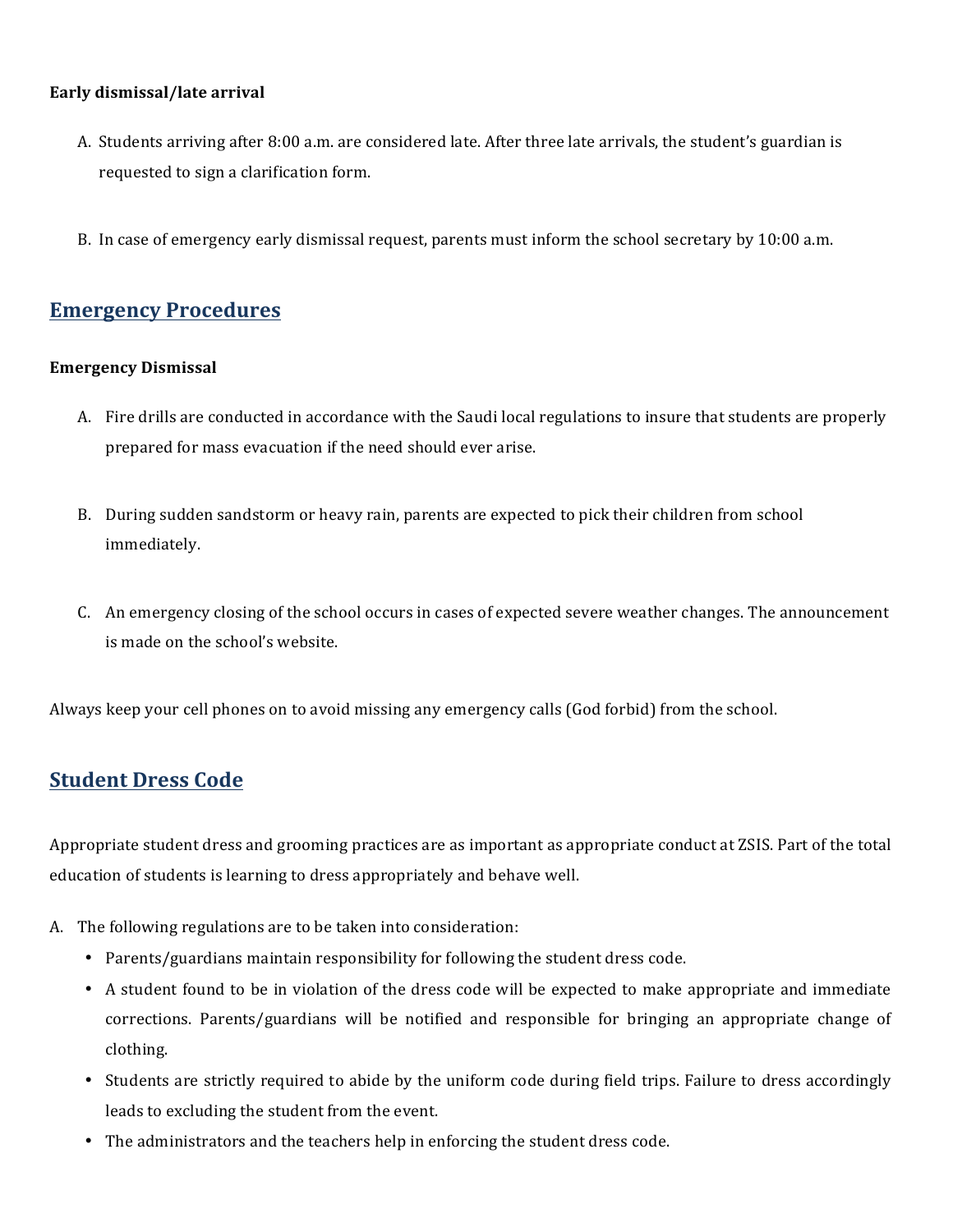- When any dress or grooming interferes with the cleanliness, health, or safety of students or disrupts the educational process, it is prohibited.
- The dress code may be modified by the building principal for the purpose of school activity days.
- B. Uniform
	- Girls may wear white leggings under their skirts.
	- Boys must wear blue jeans with their school blouse.
	- Only wear the sports uniform on the days stated in the \*sports schedule.
	- Your child will be running in the playground everyday. Please keep that in mind when choosing school shoes. Socks must be worn at all times.
	- Keep an extra outfit in school for emergencies. Have each item clearly labeled with your child's name.

**\*Sports Schedule** temporarily suspended for safety reasons.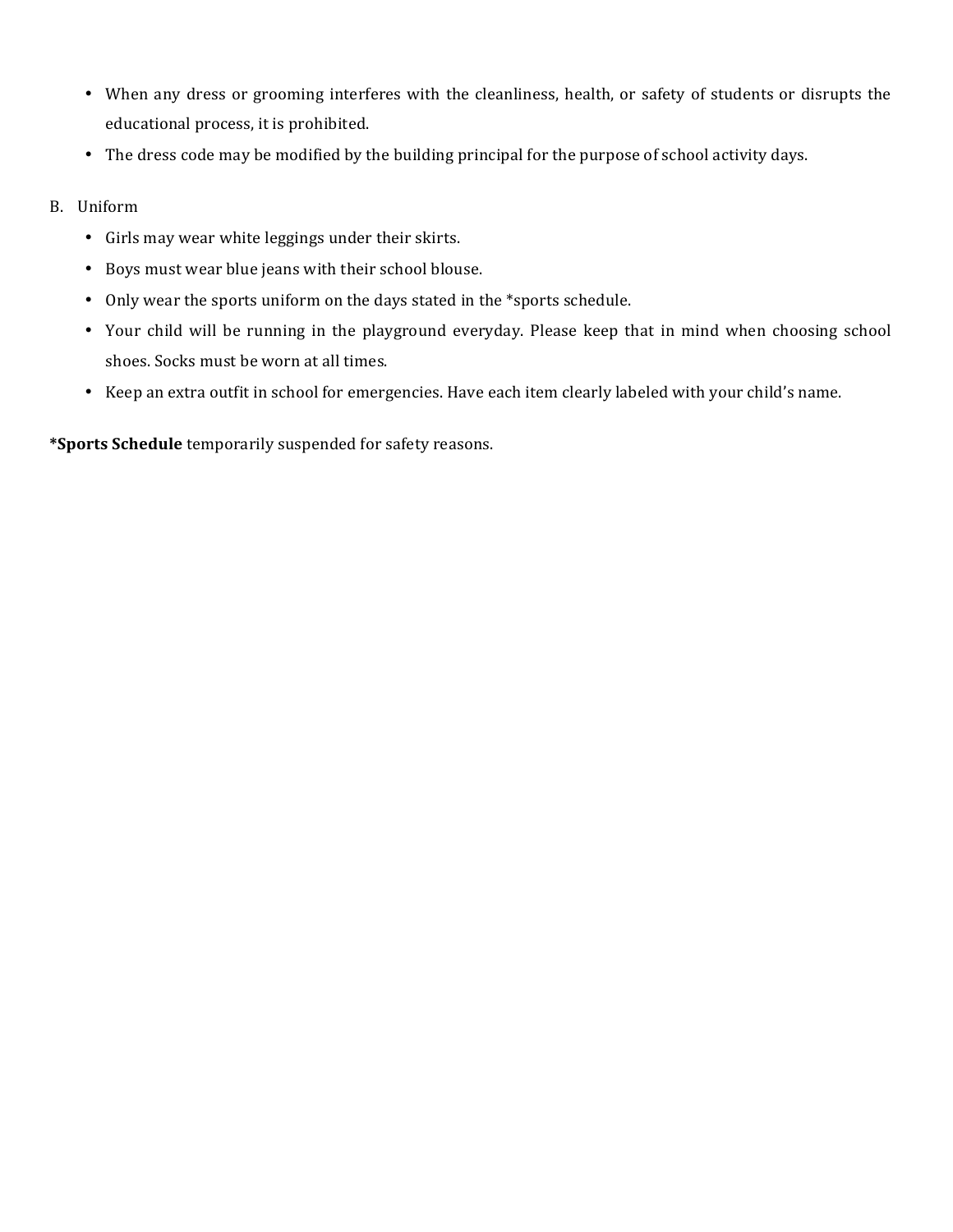## **Kindergarten at ZSIS**

## **A Major Milestone**

Welcome to ZSIS Kindergarten!

Your young child is going to kindergarten. You, dear mommy, are anxious, proud, worried, excited, and passing through an emotional conflict. It is 100% normal. Your baby has grown into an independent child who is going to spend time away from you. Will he be able to ask for something he wants? Will he make friends? Will he have to sit alone during recess? Will he miss me? Will he know his way through school? Will he know how to unwrap his sandwich? 

#### STOP.

Your dear baby is a big kid now. He will learn how to ask for help. He is super sweet and so he'll make many friends. He has learned a lot from you that now he is ready to interact. He will miss you; yes, but it is not going to be painful. He will be excited about the many things that he'd want to tell you! He will be surrounded with caring adults who will help him all the way through.

#### FOCUS ON YOUR CHILD'S EMOTIONS RATHER THAN YOURS

Your young child is also feeling worried. He'll be leaving the nest for the first time in his life. You have already made your research about the school, and you have certainly chosen the one that best suits your perceptions and your child's needs.

•Explain the daily routine to your child. Have him understand that he will be leaving you every morning to spend a great time at school with his friends and teachers, and then he will come back with lots of stories to tell you. Tell him that you will be waiting to hear his stories as you prepare a yummy lunch for the 'big kid'.

•Read stories about first days of school to your child. The Kissing Hand is one of my favorite stories. You can find many more stories that will help your child understand the new experience.

•Have your child help you pack his lunchbox. Fill it with his favorites. Teach him how to unwrap the sandwich and how to open his water bottle. Explain to him that in all cases, the teacher will always be happy to help him.

•Take him on a tour around the school before the actual school day. He has the right to know where he's going to spend his mornings.

•When you say good-bye, stay positive. Your child is watching your reaction to figure out how he should feel. If you appear worried or upset, he may feel more fearful. Say a quick, upbeat good-bye, tell him that yes, you will both miss each other, but he will have a great day. And remind him you'll be back at lunchtime (or whenever it is that you'll return).

•Resist the rescue. Don't run back to the classroom if you hear your child crying. He may, quite understandably, feel sad and a little scared. But if you return to the classroom, you might prolong his distress. Have confidence that the teacher knows how to deal with these situations. If you're worried, call the school to see how he is doing.

#### **SHARE YOUR FEARS**

Never hesitate to ask us questions and to share your emotions. Inform us of your child's reaction to school after the first week of school if you think he's facing trouble adjusting. Our job is to help you.

Preschool is all about fun, activity, growth, and development. Those first days will definitely become beautiful memories soon, when your child graduates from Kindergarten through high school. I bet you can still remember your favorite story as a kindergartener, the name of your teacher, that favorite toy you used to play with, and so many other little details that it brings tears to your eyes as you see your own little child starting to make his own memories now.

Pray for your child every morning, gear him up with a comforting hug, and send him to his second home – ZSIS Kindergarten.

Again, welcome to ZSIS Kindergarten!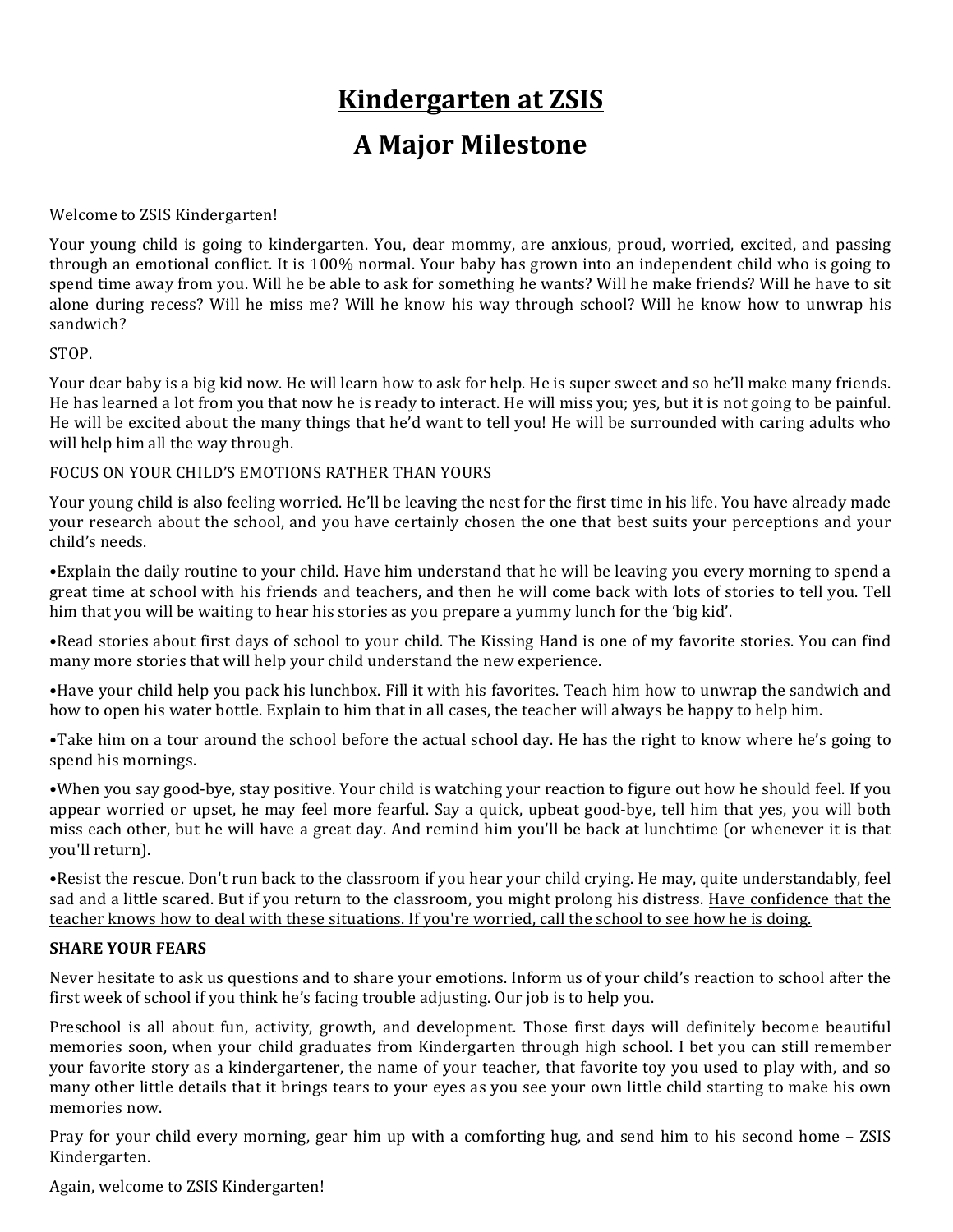#### **Meals**

There are three meal times during the day at ZSIS Kindergarten:

Snack meal between 09:30 a.m. and 10:30 a.m.

- Make sure that your child's lunchbox has enough food and water to allow him or her to eat during our three daily breaks - Early breakfast, main meal, and late snack.
- Keep your child's lunchbox healthy. Add washed, peeled, and ready-to-eat fruits & vegetables.
- Junk food like chips, soda, chocolate, etc. are not allowed.
- Hotdog, Basturma, tuna, and eggs are not allowed too.
- Students eat inside their classrooms as they learn to wash their hands before eating, say their prayers, and apply table manners. This is all part of our learning.

## **Birthday Celebrations**

Due to the amount of allergies we may have in the building, **we do not allow edible treats** to be brought in for birthday celebrations. We know birthdays are special times for students and we certainly want to highlight their special day. You are welcome to send a gift to the classroom in honor of your child's birthday. For example, you may send a book, a game or other item to be kept in class. Students will then have a chance to share this with their class. You may also provide \*goody bags to each child as long as there is nothing edible within them. \*Safety rules must be always taken into consideration.

#### **\*Events are suspended temporarily for COVID safety**

## **Hygiene & Safety**

-Boy's hair should be cut short and girls' hair should always be tied up or braided.

-Fingernails should be always trimmed and kept short for cleanliness.

-Uniform should be clean at all times.

- -Make it a habit for your child to use tissue when sneezing
- -Keep your child aware of hygiene habits to keep him/her safe at all times.
- -Teach kids to sanitize their hands safely.
- -Keep the mask on at all times.
- -Maintain social distancing.
- -Present Tawaklna status at the gate.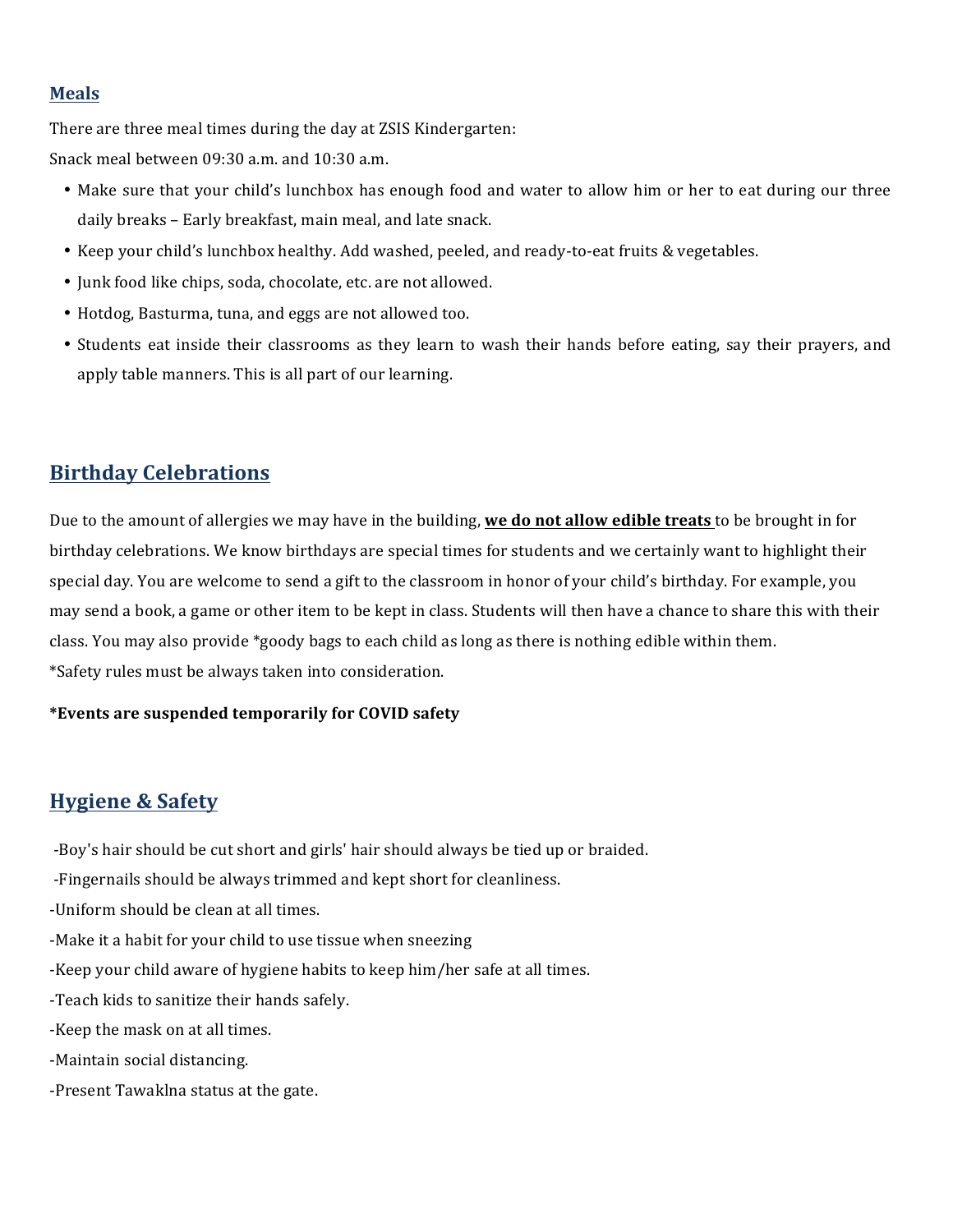## **Homework**

We encourage you to carry out activities that contribute to the development of cognitive skills. Parents can best help their children by reviewing daily work, reading to them, and listening to their child read a favorite story. In addition, we will be sending some homework sheets for you to review your child's work and to help keep you involved. Parents should encourage their children to be responsible for their school to home activities and/or homework. Our goal is to develop responsible young citizens.

Projects are requested several times during the school year to share during Show & Tell sessions. Homework, projects, and workstation activities are posted on the online platform Seesaw. Students are expected to complete and post their work online.

Always contact the teacher in case you notice any sign of inability to complete the assigned work. It is our job to explain and your job to enjoy your child's success!

## **Folder Bag**

- Do not send big bags to school. We only need a folder bag and a small lunchbox.
- Always label your child's belongings to avoid loss and/or exchange.
- Send your child's folder bag every day. We are continuously sending homework worksheets and notes from the administration. So send the folder bag to avoid missing important papers.

## **Mother-Teacher Meeting (MTM)**

Fixed MTM dates are set for general discussions regarding students' behavior and academic performances. These are announced through hand-outs and on our Facebook page.

Individual Mother-Teacher meetings are always welcome and encouraged. You should contact the Student Communication Manager to arrange an appointment.

Additional one-to-one meetings are be scheduled as needed.

\*we may substitute face-to-face meetings with Google Meet calls.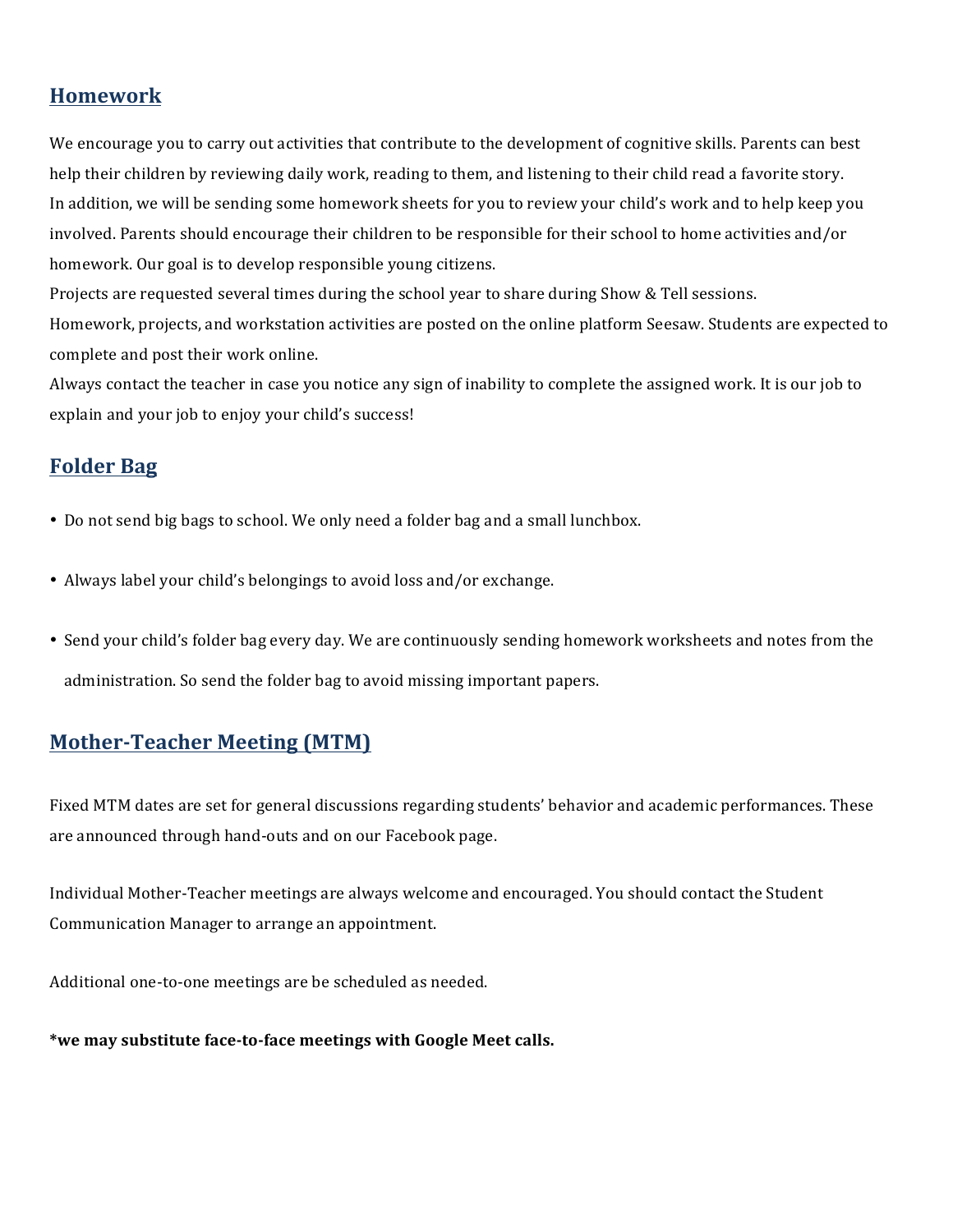## **Change of Address, Phone, etc.**

Whenever a change occurs in your child's phone number it is important that you **inform school immediately**. It is also important to inform the school whenever a change in the custody of a child occurs. All court papers pertaining to a child's custody should be brought to school. A copy will be filed in the school office.

## **Reporting Student Progress**

A. Students are continuously assessed during the year. In addition, there are two formal \*assessments (Term1 andTerm2) whose results are recorded on the Student's Report Card.

\*Assessments take place through group games, individual activities, and are sometimes computer-based.

- B. The student is automatically promoted to the next level when all areas of development are achieved.
- C. Achievements and weaknesses are discussed by the parent/guardian.